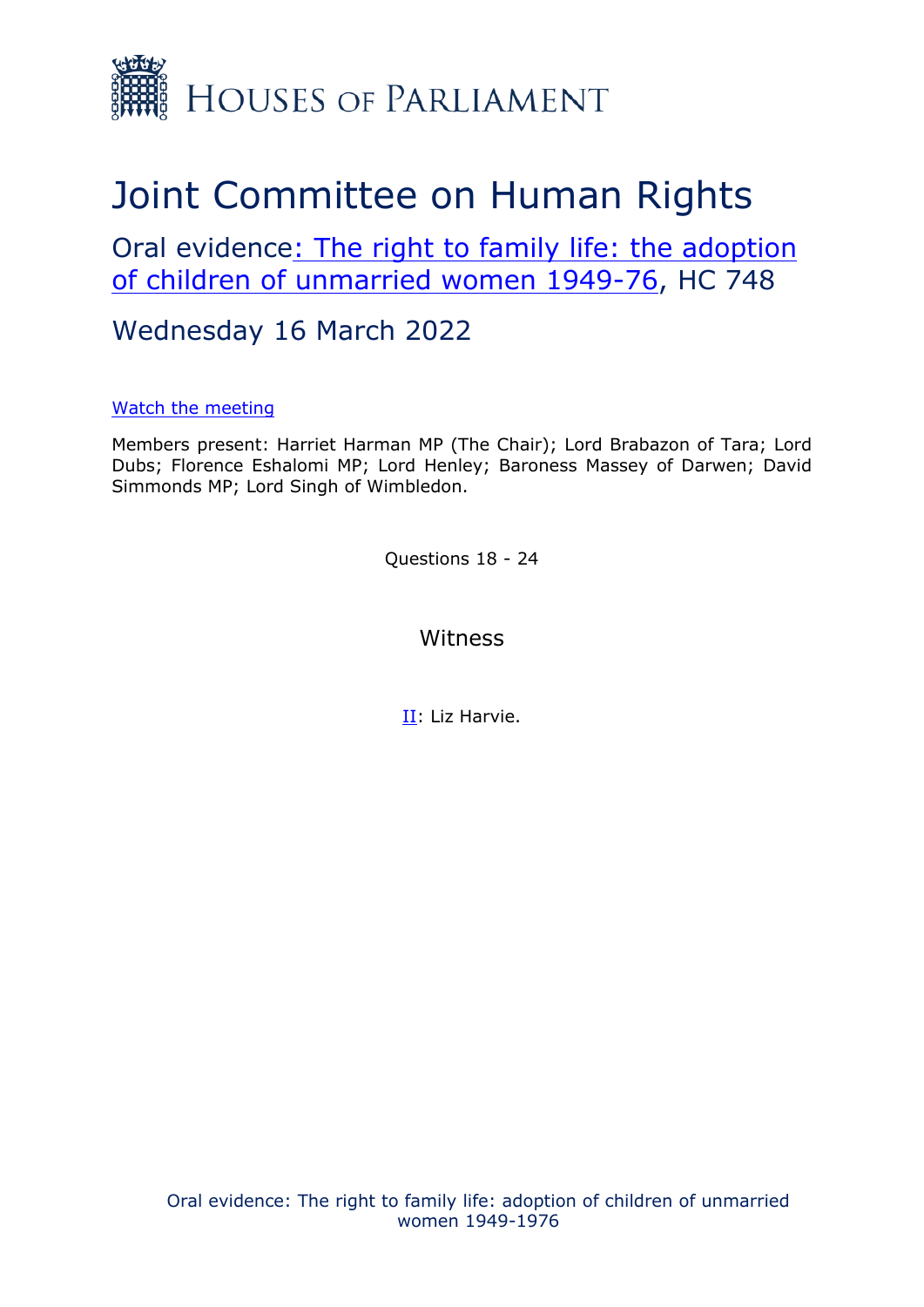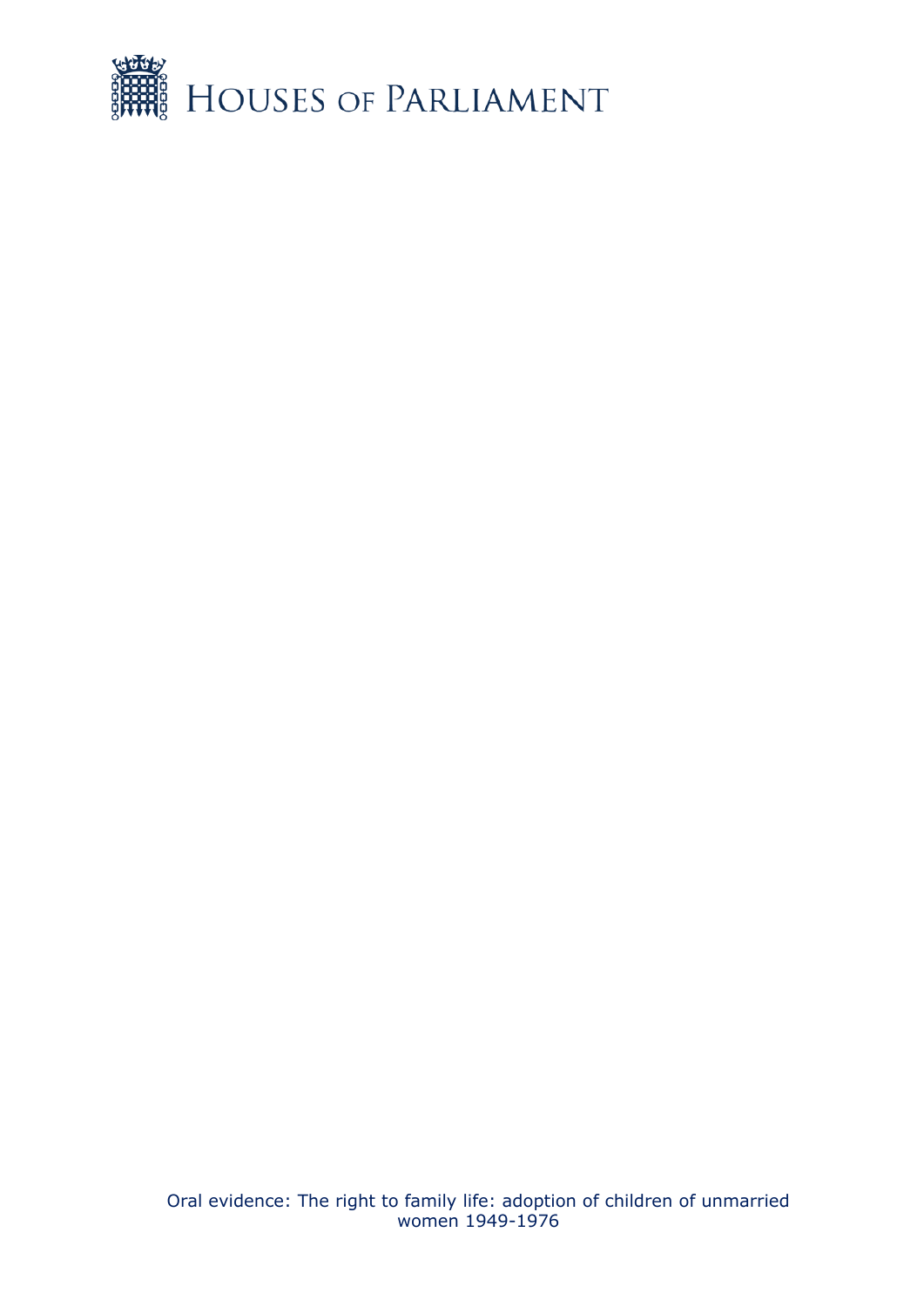## Examination of witness

Liz Harvie.

Q18 **The Chair:** We now move to the second part of our evidence session where we will hear from Liz Harvie. If you would like to take a seat at the table, Liz. Ann and Judy, you are welcome to stay and hear what Liz has to say in evidence to us. Thank you very much indeed for coming to give evidence to us, Liz. You were born in 1974 to an unmarried mother, and you were adopted at eight weeks old. You felt that being separated from your birth mother inflicted a trauma on you that has carried through to the present day. You reunited with both your birth parents in your late twenties. You are only one of hundreds of thousands of people who were brought up under this adoption situation, not with their families because the mother was unmarried. How has it affected you? What was your situation?

*Liz Harvie:* Thank you for having me here today. I am referring to my notes because I do not want to forget anything. It is an emotive subject for me to talk about, and I am representing thousands of adoptees, so I do not want to miss anything out, so excuse me if I look down.

First, a bit about my childhood. I was born in 1974 at a maternity hospital in Northampton, England. I stayed there with my birth mother for 10 days, as I gather was the norm, when I was removed from her and put into a foster home. At the age of eight weeks, I was adopted into a family 60 miles away, and I lived with a younger brother who came along two years later and was also adopted. We lived in a nice house. We took piano lessons, swimming lessons. We went to the zoo. We went to concerts. We wanted for nothing. Life was good, but, as an adoptee, I always felt that something was missing. I did not know any other adoptees growing up, and I sometimes felt quite alone. Nobody came to check on me. Nobody came from any agencies or from anywhere to see how I was doing, how I was processing what I was feeling so I stuffed it down and thought that there was something wrong with me.

It is only in the last year or so that I have connected with other adult adoptees via the social media platform Twitter and, in sharing experiences between us, it is only now that I have been able to feel seen and heard and understood. Being adopted is such a surreal experience. Being separated from your mother is one of the most terrible things that can happen to you, not to know why or even if she is alive or dead, yet you are not permitted to grieve for her or to have feelings about this. We perpetually, as adoptees, play the role of the grateful adoptee. We keep the peace, and we are conditioned to try not to upset anyone.

Q19 **Lord Brabazon of Tara:** Thank you very much for coming to give us evidence. Can you tell us when you first discovered that you were adopted? Were you told by somebody that you were adopted and were you told anything about your birth mother and the reasons for your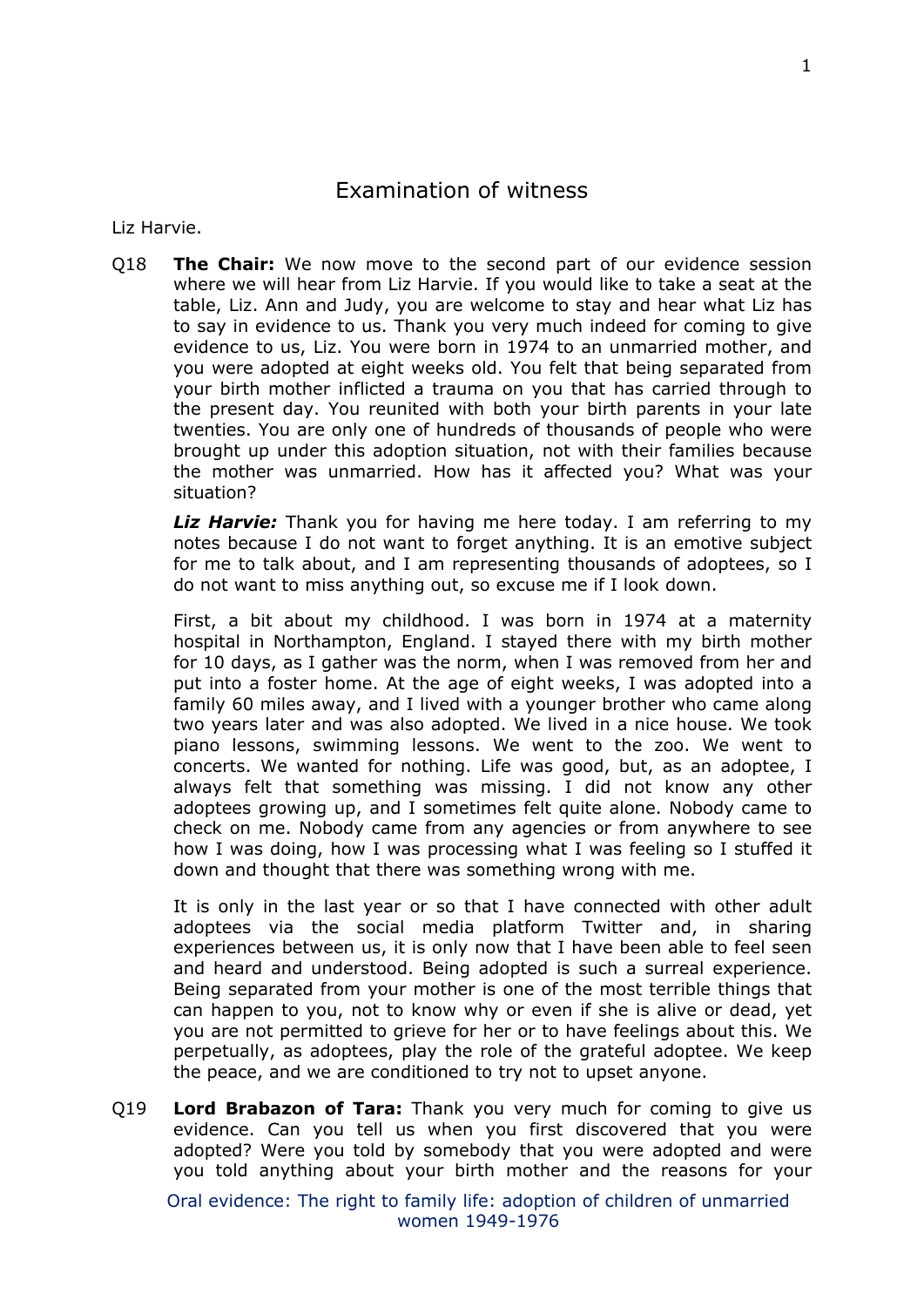## adoption?

*Liz Harvie:* I do not remember being told that I was adopted. I think I was about two years old when a heavily pregnant friend was visiting the house of my mother and my mother said, "Oh, look, Auntie June has a baby in her tummy". As I was only about two, I, of course, promptly went over and lifted her dress to see said baby and my mother told me years later that she took the opportunity to say to me then, "You did not come out of my tummy. You came out of another lady's tummy, but I am your mummy". So that was the first time, even though I do not recall it. I have always known, and it was my normal, but inside I felt a bit alone, a bit lost, and I was always wondering what I had done to be given up by my parents. As a child, I thought I was not wanted, and that did not feel very nice. When I was older, I used to often ask many questions to my adoptive parents. I was just so curious as I was the kind of child who loved to be able to have an answer and an explanation for everything and to question why I was given away but there were never enough answers for me.

My parents told me that my birth mother was very young when she had me. She was 20 and she was not married, so it was thought that I would be better off with people who were able to look after me because she could not. I remember that story being told to me several times because that is how often I asked for the information, and it was still never enough. Yet my parents thought I was too young to be given my adoption records, and maybe they were right. I was around 16 when my parents finally decided that I was mature enough and ready to see those records and I will never forget that moment. There was a lot of paperwork. I saw my birth mother's name for the first time, my birth father's name, and their parents' names and, most oddly for me, the name I was given at birth. It was like I was discovering a different person. This person lived somewhere else with a different name. Who was she? Did she share my hobbies, my interests? Did she play the piano or speak French like me? Then I realised she was me. It was all a bit too much to take in, but I am glad I was finally allowed access to my history although it left me with more questions than answers.

## **Lord Brabazon of Tara:** Thank you.

Q20 **Florence Eshalomi:** Good afternoon to you. I am a Member of the House of Commons representing Vauxhall. Thank you so much, Liz, for sharing your personal story, and I know this must be difficult for you. You have touched on some of the experience of your birth mother, but what else could you tell us about your birth mother's experience of being an unmarried mother and your subsequent adoption?

*Liz Harvie:* First, I want to make it very clear that, although I have been in reunion with my birth mother, Yvonne, for 20 years since I was 28, I am 48 now, and she has spoken with me as much as she could about her experiences and the way we had to part company, I feel that I can never do her justice in telling everyone here her story. It is very much owned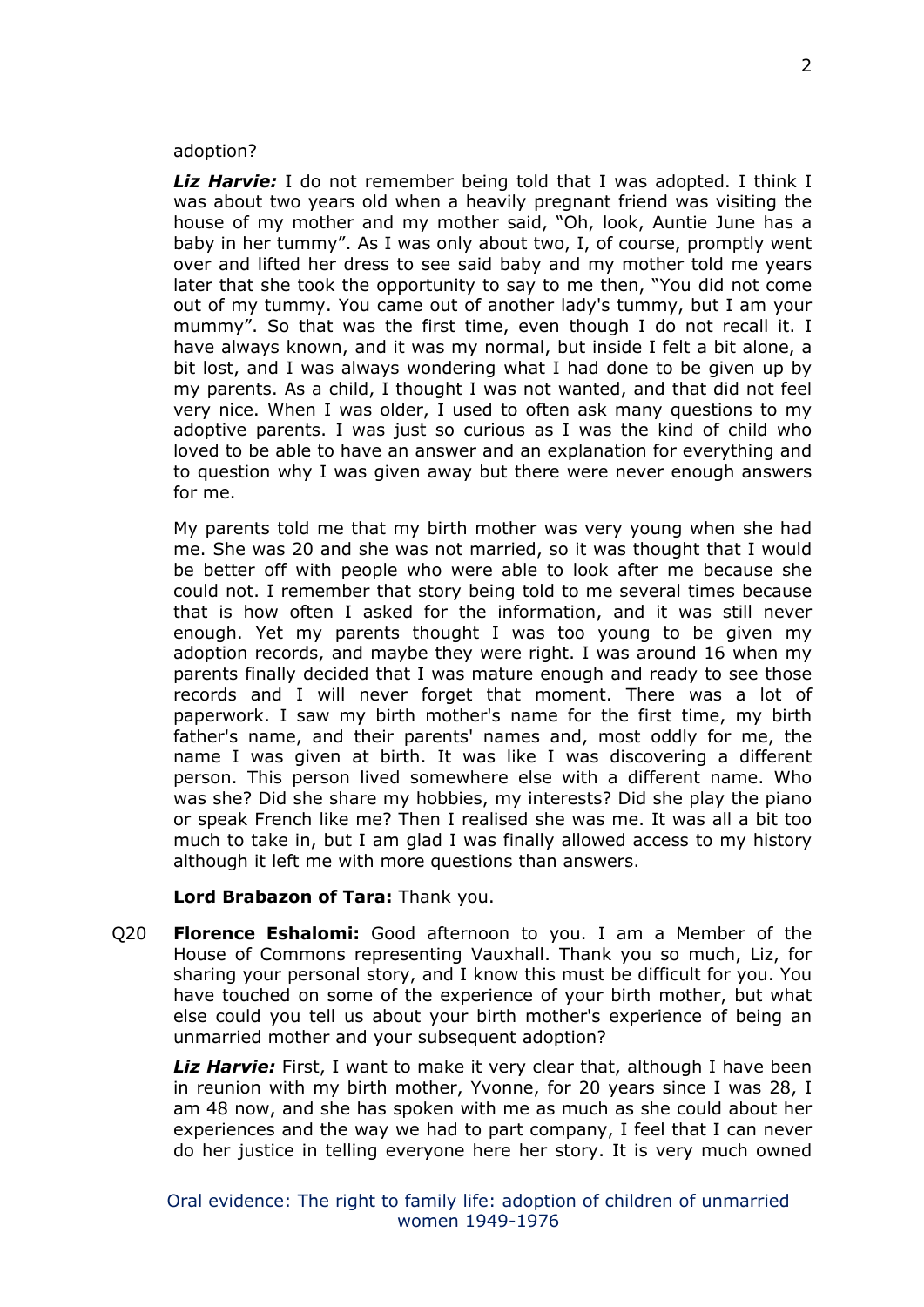by her, but I have her permission and blessing to share a small part of her story with you now as she cannot be here in person today.

When 20-year-old Yvonne had just given birth to me in the maternity home, the midwife cooed over me and exclaimed brightly, "You've got a beautiful baby girl." Yvonne started crying. The midwife had obviously not read her notes, went off to do so and announced, "Oh, this baby is flagged for adoption," and simply left the room. Yvonne required stitches after giving birth to me, yet she was left to wait alone for hours in a room with her legs still in stirrups, and when the stitches were finally given, it was with no pain relief. Then, when I, her baby, was finally brought back into the room, the bassinet was deliberately left on the other side of the room from Yvonne with me in it, far out of her reach. Then one day, Yvonne was changing my nappy and getting me dressed as usual when a social worker came into the room and said, "I have come for Claire".

That was my birth name. Yvonne knew that this day would come but she was shocked as she had not been told that I was being taken away that day. Yvonne said, "I am not quite ready. I am just getting her dressed". Yvonne was told, "Give the baby to me while you finish what you're doing, and I'll give her back to you for one last cuddle". Yvonne handed me to the social worker who then began to leave the room with me when Yvonne said, "Please wait. I have not had my last cuddle yet". The social worker then told her "This baby is no longer anything to do with you" and left. She showed my mother no empathy, no tenderness, no compassion. Yvonne was left alone in a heap of tears. Yvonne tells me she cannot remember what happened next. In my opinion, her traumatised brain will not allow her to recall what happened after I was taken away and she left the maternity hospital soon after, empty handed without what she had wanted to keep all along: her baby.

You wanted me to talk a little about being an adoptee. When you grow up as an adoptee, you have no genetic mirror of who you are. You create a false sense of self. You try to fit in with a family who does not look like you, who does not act like you, yet you feel obliged to be like in some way. This is very confusing for an adoptee. The seven core issues of adoption are loss, rejection, guilt or shame, grief, identity, intimacy and control. While every adoption story is different, the one thing to remember is there is no adoption without loss. Experts consider separation from birth parents, even as an infant, as a traumatic event. Therefore, every adopted child experiences early trauma in at least one of those forms.

**The Chair:** Thank you.

Q21 **Lord Singh of Wimbledon:** I am a Cross-Bench Member of the House of Lords. Liz, you have told us, in very moving terms, about your experiences. How have these experiences affected your right to family life under Article 8 of the European Convention on Human Rights as we know it today?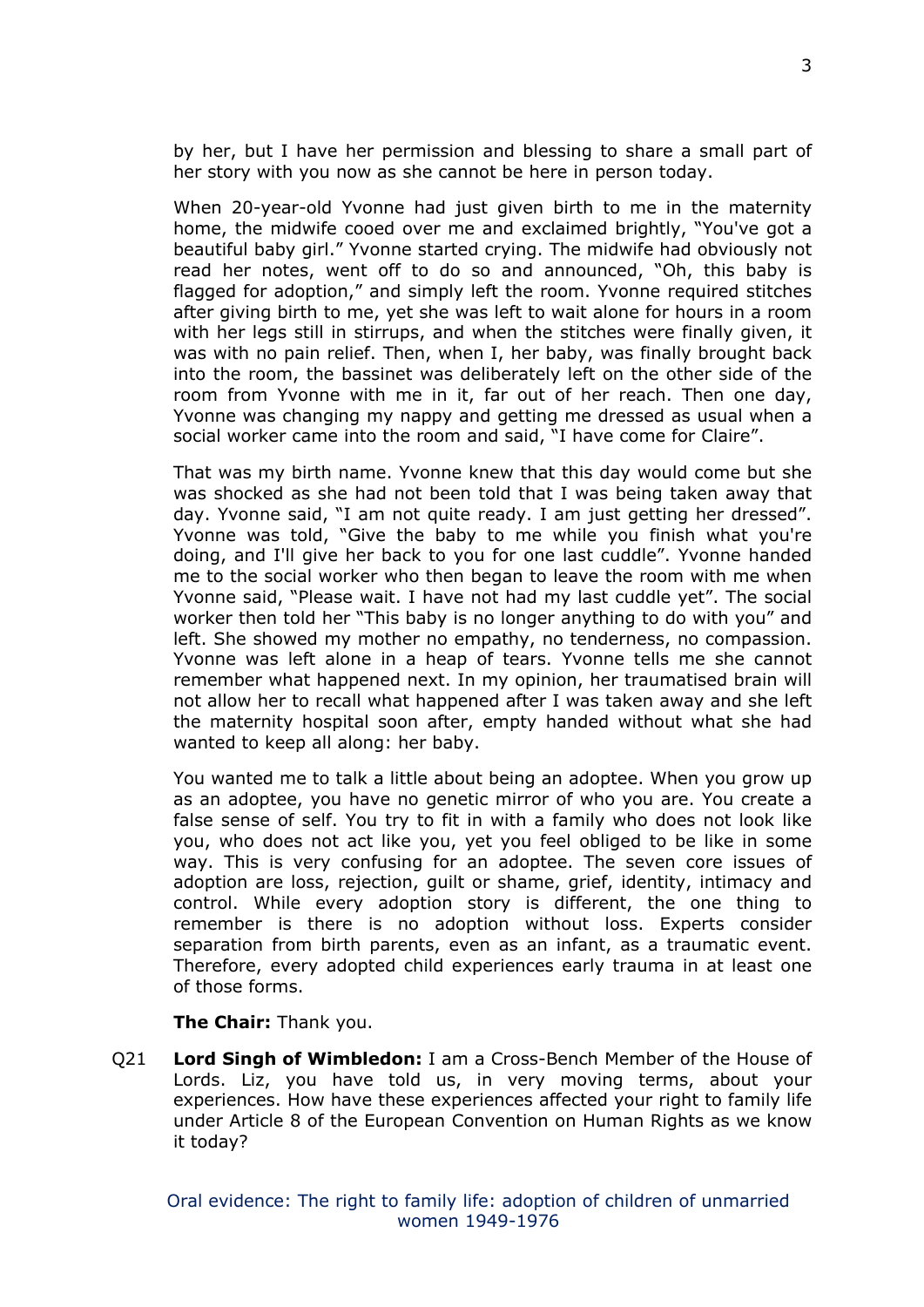*Liz Harvie:* I feel that, for many involved in forced adoption, the right to family life was simply not honoured. Instead of attempting family preservation, I feel that many groups were in collusion with each other to carry out these forced adoptions. It seemed that back then that, if you were a young, unmarried mother, you were deemed unfit to keep your baby. You were treated terribly, and adoption was offered up as the only remedy to prevent bringing disgrace on your family and society. All rights were taken away from these young women. Some were hidden away in mother and baby homes. Many of them have never recovered from the trauma.

Q22 **Angela Richardson:** You talked about the moment when you were 16 and you saw your birth certificate, the names of your parents, your name and you said you have been in touch with your mother for 20 years. Have you been able to trace family members, and can you tell us what that experience has been like for you?

*Liz Harvie:* Yes, I have. I started my search as soon as I turned 18. I added my details to the adoption contact register, and I contacted the Church of England Children's Society, which handled my adoption. I remember it not being an easy process, but I received a letter from them one day telling me that there was a contact match as my birth mother had also registered herself as wanting to make contact with me. At first, we shared letters, then photos. Then, when I was 28, we finally met.

I can barely find the words to tell you what that felt like, seeing my birth mother in front of my own eyes, sorry, just give me a minute, after wondering my whole life what she would look like. I remember looking at her hands a lot. I find hands so personal. She has my eyes, my lips, and she is the same build as me. We share the same sense of humour. We are both silly. We find the same things funny. I felt like I had come home. I met my birth father a few months later and discovered, to my great surprise, that I am the eldest of five siblings. I share my birth father's ears. We have the same jawline. We both trained in aromatherapy. We like doing things with our hands. I met my half-sister, on my birth father's side, on the same day. We look so alike. If you put a photo of us next to each other, you can tell we are sisters. Yet we were denied the chance to know each other. I love my adopted brother dearly, but I always wanted a sister. It turns out I had two, and I did not even know it. Three half-brothers and two half-sisters and I lived all my life not being able to have the chance to grow up knowing them all.

Q23 **Lord Henley:** I am a Conservative Member of the House of Lords. Despite the age of many of us on the committee, I think many of us are quite surprised that we are talking about such very different attitudes in the 1950s, 1960s but even on into the time you were adopted in the 1970s. What I would be interested to know, and obviously you can only speak from your personal experience from the 1970s onwards, but, from your meetings with others, how do you think your experiences reflect those of the people who were adopted in the 1950s, 1960s and the 1970s and the changes that happened?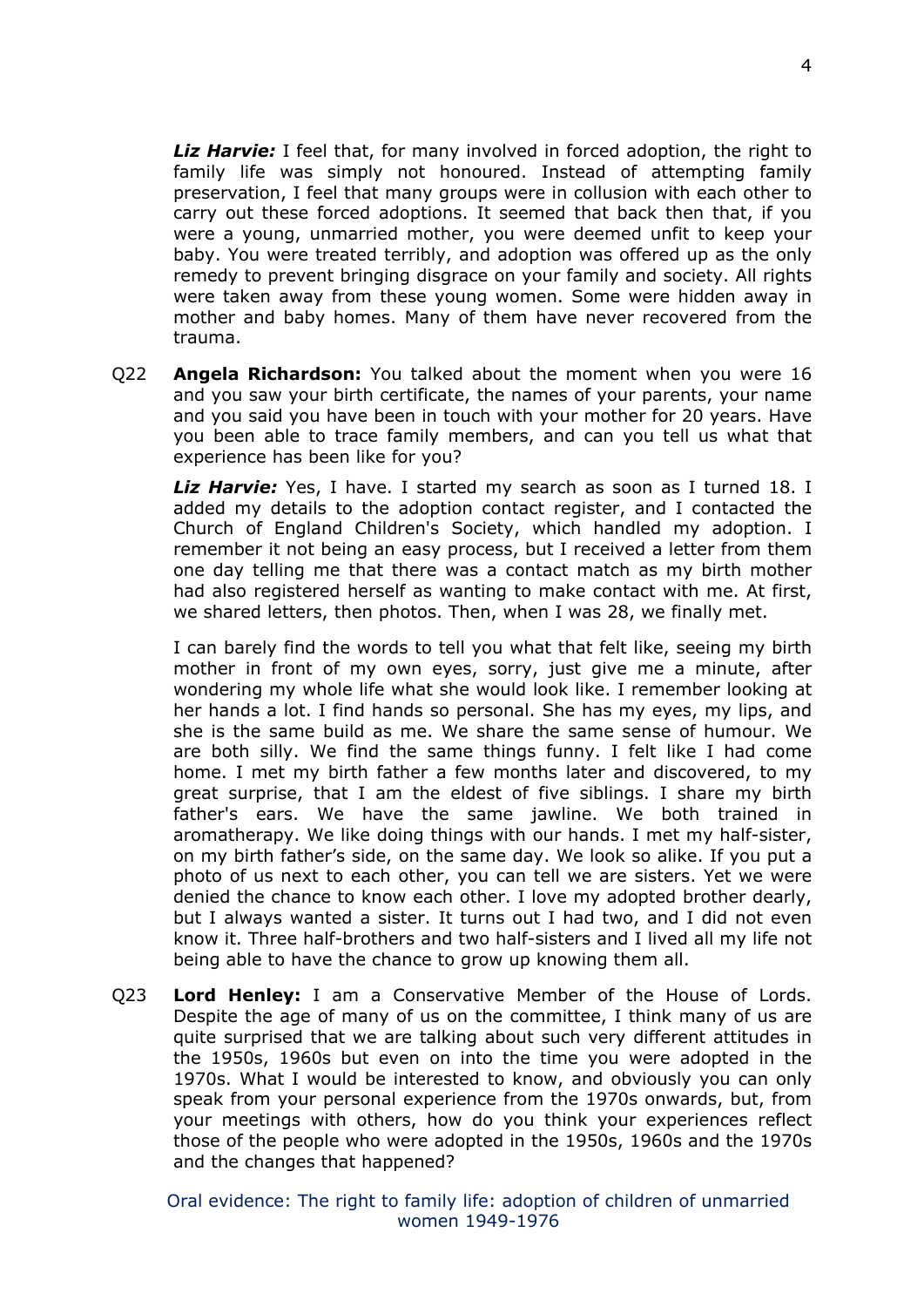*Liz Harvie:* I know from meeting other adoptees online and in various peer support groups online that many of us share the same feelings about our adoptions and the way they came about and the way they were handled. Many of us suffer from some form of trauma that shows itself in various ways. Yet the underlying theme of maternal separation, that very "primal wound", as in the book by Nancy Verrier that Ann referred to, that we all share is there.

Q24 **The Chair:** Obviously, we cannot turn back the clock, although goodness knows, I wish we could, but what could be done now to better support people? Do you think there should be an apology and what difference would that make? What should happen now? You are obviously doing a great deal to support each other, but is there anything that we should be proposing in our report?

*Liz Harvie:* I know that I speak for much of our community, for all those who have been affected by forced adoption. After offering my community on Twitter to share their views and opinions with me, I have collated some of their thoughts on what should happen now to present to you here today. First, education for prospective and current adopters. I know this is done to an extent already, but please, adoption agencies, listen to us, put us out there. We are the experts on lived adoption. We live the experience. We can tell you things you cannot get from a book, but might I suggest that going forward you remunerate us for our time and emotional expenditure, please.

The second important thing is access to our medical history and our records. All adult adoptees should have full access to their adoption agency records. Not only is it demeaning and embarrassing when frequently asked at various points in our lives what our medical history is and we have to answer, "Unknown due to adoption", it is our heritage, our history and our health at stake. In fact, five years ago, at the age of 43, I discovered that I have acquired a genetically inherited condition from my birth mother which I have in turn passed on to my own children. If I, or my adoptive parents, had been given access to my birth family's medical history from the start, my own condition would have been picked up earlier in my life. Instead, it was discovered too late for me to have been able to manage it properly and when my own daughters were already aged 13 and 10. Adult adoptees should be given access to free medical checks and DNA testing to avoid any of this.

Thirdly, no more secrets. All adoptees should be told that they are adopted, even retrospectively, to avoid late discovery. Sadly, there are many adoptees in our community who were told lies about their adoption, who found out by chance or were simply never told. My next point is support in order to reconnect with our biological families. We need to make sure that our future adoptees are told the truth and that they are given the space to grieve and never guilted into gratitude, that they are supported in searching for and connecting to their identity and biological family with the help of intermediary services whilst being given full counselling support.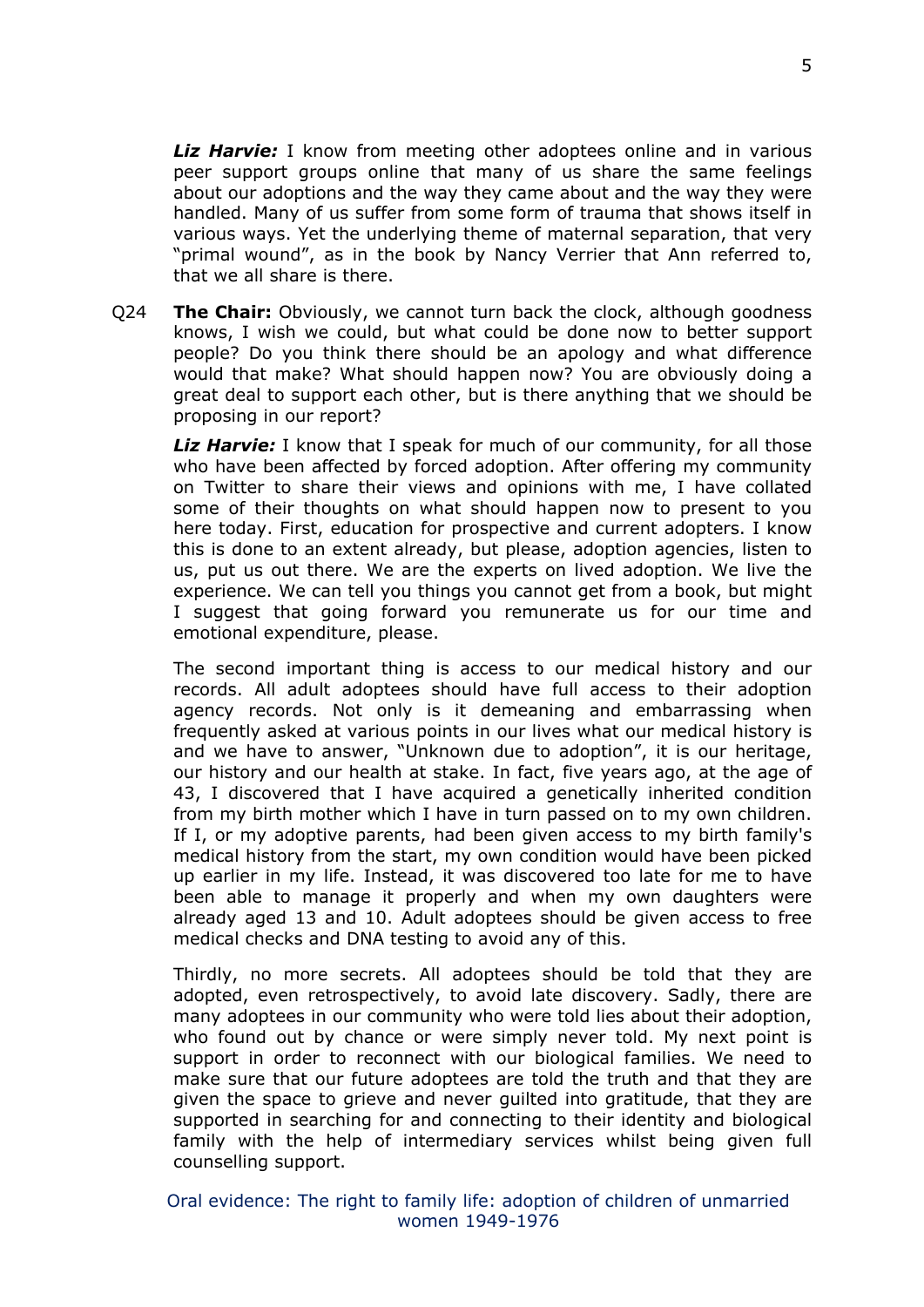The opportunity to revoke or annul historic forced adoptions is my next point. Although not my personal wish, many adoptees have shared with me that they would welcome the opportunity to revoke and annul their adoption now that they are an adult. Some want to reinstate their birth name. They are upset and angry that something was done to them, decided for them, when they were unable to give consent, something that changed the path of their life journey, their life story, and which has affected them every day of their lives. This is the depth of feeling from some of our community. This is how deep the trauma runs.

On the subject of trauma, I would like to speak about an important topic among our community, and that is the availability of and access to trauma informed adoptee competent therapy. Currently, the UK Government's Department for Education is regulating, and therefore restricting, access to therapy and counselling services for adopted adults. In order to be able to discuss adoption as a counsellor, you must undergo specific training to become Ofsted registered. This is a costly, prohibitive and restrictive process, and many counsellors are putting off going through it. Therapists who are not Ofsted registered and treating adoptees are required to terminate their support, to withdraw it, if they later find out that someone they are treating is adopted and wants to discuss it.

This is terribly damaging, particularly for an adopted person who may already struggle with rejection, trust and making attachments. I understand that it is wholly right to protect under 21s with this legislation, but why adults are included in this law makes no sense. We were adopted as babies and children, but we are not children and should not be governed by laws created for them. In fact, it is often in adulthood, and at significant points later in the life of an adoptee, that issues arise. For example, giving birth to our own children caused me particular trauma. I will not go into all these here, but may I refer to a research paper published in 1982 by Silverstein and Kaplan called the *Lifelong Issues in Adoption*. Also, finding one such competent therapist is a geographical lottery. There are only six adoption informed Ofsted registered counsellors stretching from Birmingham to the Scottish Borders.

In summary, these regulations are leaving adoptees with nowhere to turn, and their mental health is suffering greatly. Some are self-harming, some have suicidal ideation, and some are even choosing to end their lives because they are unable to access the right help for their trauma. Instead of being regulated by the Department for Education and carried out by Ofsted, please let the British Association for Counselling and Psychotherapy experts take over and help adopted adults and birth relatives to get the help we need and facilitate us to be able to choose a counsellor who we feel comfortable with. In addition, many in our community have suggested that mental health therapy should be given for free for as long as we need it.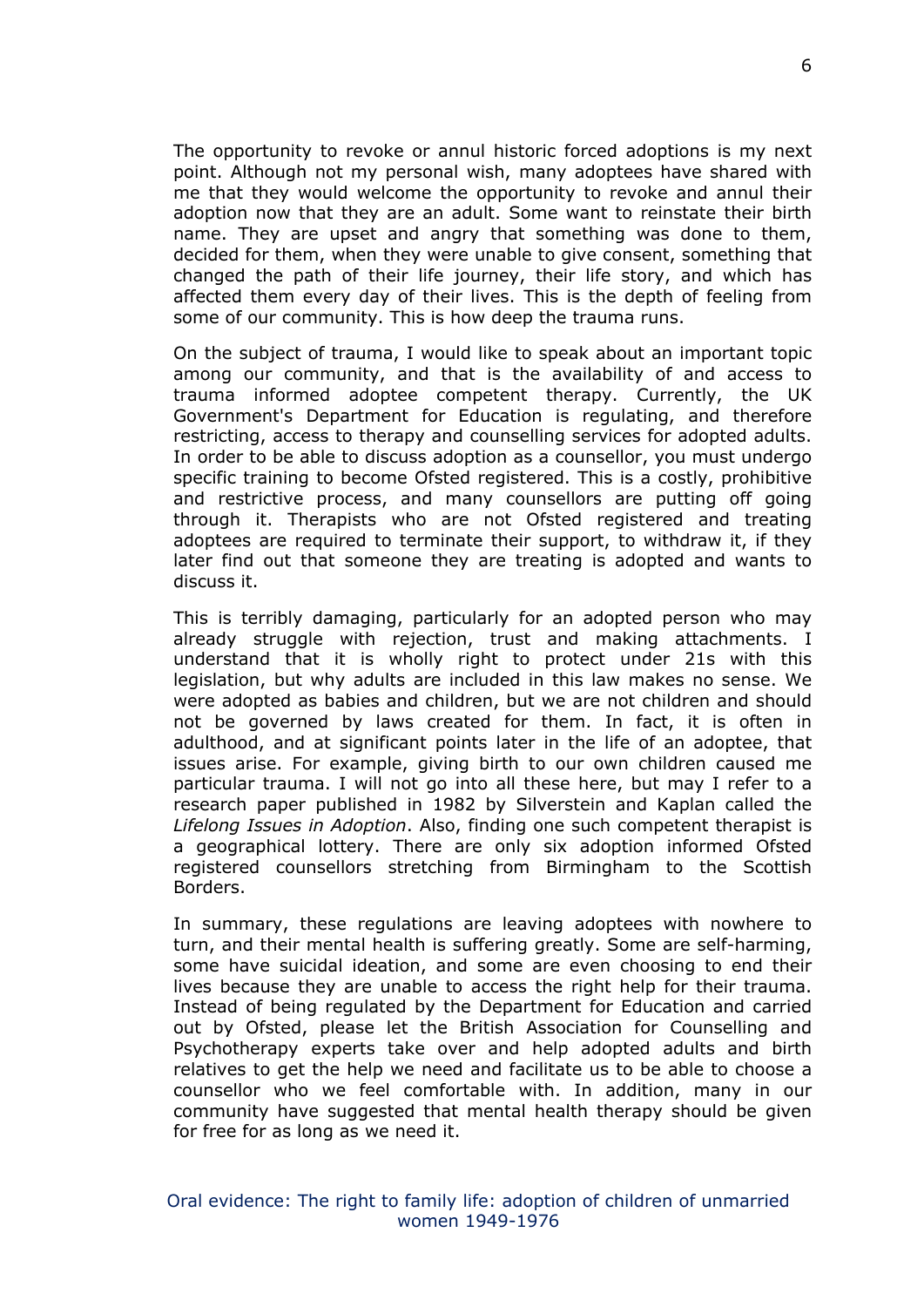The Government have recently announced that they are investing  $£160$ million in funding to promote and support adoption. This investment pledges to "Provide additional support, including cognitive therapy, family support sessions and activities to help children recover from earlier traumas, helping them settle into their new families and homes. Some of this funding will be given to regional adoption agencies and to post adoption support". However, we are yet to learn if this funding will be extended to include help and support for adult adoptees.

Lastly, Harriet, you mentioned an apology. People may ask what an apology will achieve after all this time as it was so long ago. I would very much welcome an apology to be given to the birth mothers, the birth fathers, to the adoptees, once babies now fully grown adults, even to the children of adoptees who are still affected by that forced missing link in their ancestral line. Please, an apology to all of us. We are sorry, but we want those words to carry the recognition of our trauma, our distress, our sadness, our grief, which, even though decades old, is still very raw and painful to us.

An apology, please, to the birth mothers for the shameful practices of the time that led to unmarried young mothers being coerced into having their babies taken from them and them being treated without respect or dignity by many maternity nurses, medical practitioners, social workers and other social or religious institutions they came into contact with. An apology, please, for the societal stigma, for the inadequate, even hidden, levels of welfare support, for the shame and degradation these young, vulnerable mothers endured when told that their baby would be better off with proper parents. These birth mothers are now in their later years, and many of them feel it is simply too late to start trauma therapy but, please, give them the apology they deserve so they can at least have some peace.

An apology, please, to we adoptees who began our young lives from a place of trauma, many of us before we were even born, being exposed in the womb to our mother's stress and desperation at her situation. An apology for the recalled, yet not remembered, comfort of our first mother that was taken from us. Even in the womb we knew the sound of her laughter, the tone of her voice, the sound of her heartbeat, the sway of her body as we moved as one for nine whole months. An apology for that being taken away from us and being replaced with a different voice, laugh, smell of a foster mother, then another mother.

An apology, please, for the loss of our heritage, for the confusion over our identity, for the lifelong quest for who we really are. An apology for the inadequate, non-existent follow up of we adoptees by social services or adoption agencies. We were simply taken, placed and left with no help or support. We were vulnerable babies, children and now we are adults who are still looking for that help and support.

The crucial thing I would like people to recognise is that before there can be an adoption, there must be a relinquishment. Paul Sunderland, who is